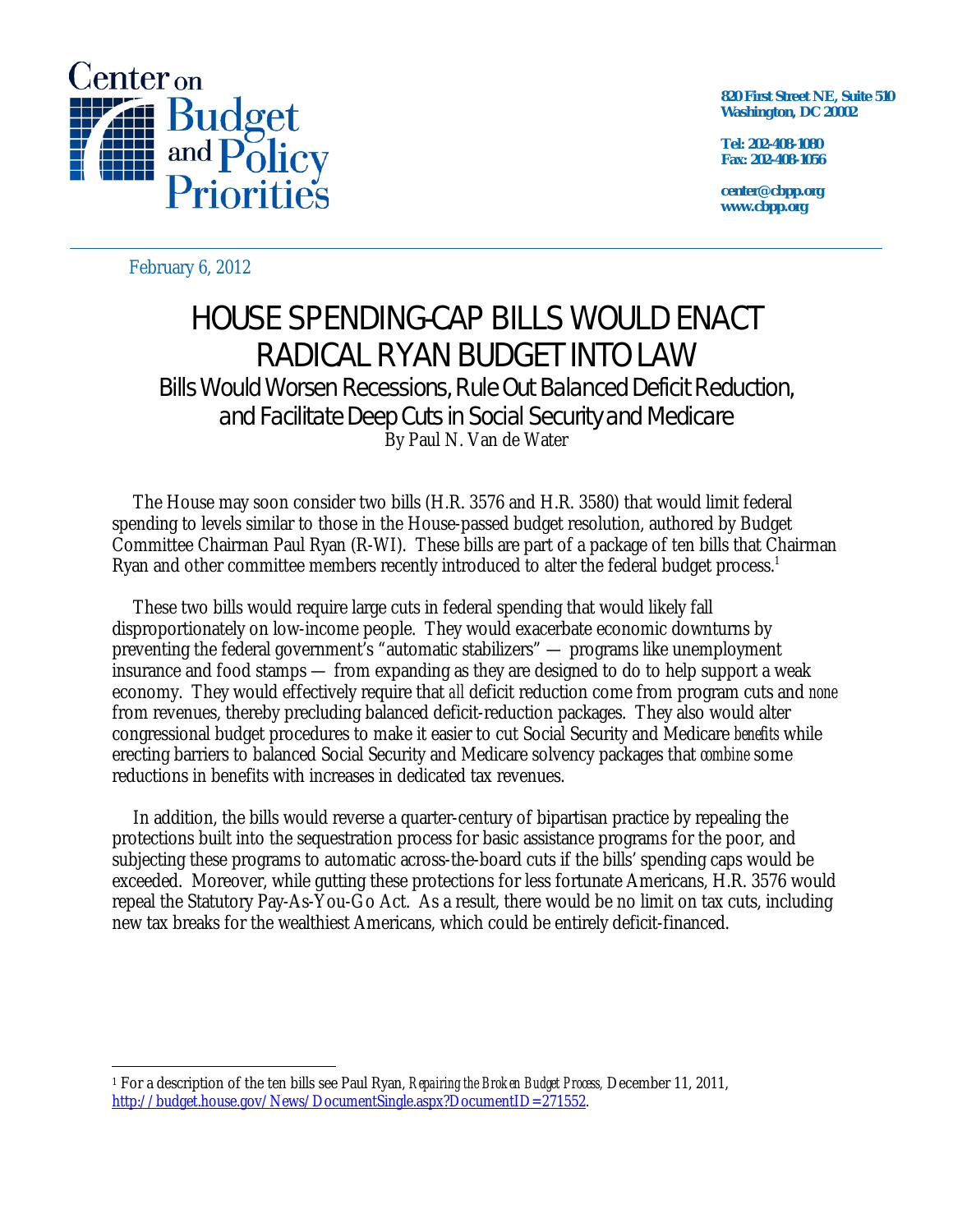## What the Bills Would Do

One of the bills would place tight limits on federal spending over the next ten years. The other would limit spending in the longer run.

 H.R. 3576 (the "Spending Control Act") would establish separate dollar limits on three categories of federal spending — Medicare, Medicaid and other mandatory health spending, and other mandatory spending programs (excluding Social Security and net interest) — for each of the next ten fiscal years. It would also impose limits on *total* federal spending — including Social Security — and the deficit as shares of gross domestic product (GDP). All of these limits would be set at the levels in the Ryan budget resolution that the House adopted in April 2011. $^2$ 

All these limits would be enforced through automatic across-the-board spending cuts, or "sequestration." First, within each category of mandatory spending, non-exempt programs would be reduced as necessary to meet the category's cap. Second, all non-exempt spending programs — both mandatory and discretionary — would be reduced to enforce the limit on *total* federal spending. Third, all non-exempt spending would be further reduced if needed to enforce the legislation's deficit target. Social Security and veterans' pensions and compensation would be exempt from sequestration. Most other programs — including Medicare, unemployment compensation, and basic programs for low-income families — would be fully subject to these across-the-board reductions.

 H.R. 3580 (the "Balancing Our Obligations for the Long Term Act") would establish caps on the same three categories of spending for 2030, 2040, and 2050 as shares of GDP.<sup>3</sup> Total federal spending would be limited to 20 percent of GDP in each of these years. This amount would be slightly below the level under the Ryan policies in 2030 and higher in 2040 and 2050.<sup>4</sup>

## Bills Would Require Deep Cuts in Federal Programs

These bills — like the Ryan budget on which they are modeled — would require very deep cuts in Medicare, Medicaid, and other federal programs.

• The Ryan plan would cut Medicare in two major ways. It would gradually raise the age at which people become eligible for Medicare from 65 to 67, even as it repeals the health reform law's coverage expansions. This means that 65- and 66-year-olds would have neither Medicare nor access to health insurance exchanges in which they could buy coverage at an affordable price and receive subsidies to help them purchase coverage if their incomes are low. It would also

 $\overline{a}$ 2 Committee on the Budget, U.S. House of Representatives, *Report to Accompany H. Con. Res. 34,* April 11, 2011.

<sup>&</sup>lt;sup>3</sup> The description of this bill issued by the House Budget Committee (see footnote 1) says the bill would establish these caps "for the three decades following the [current ten-year] budget window" (rather than for the years 2030, 2040, and 2050), but that is not what the language of the bill does.

<sup>4</sup> Congressional Budget Office, *Long-Term Analysis of a Budget Proposal by Chairman Ryan*, April 5, 2011, http://www.cbo.gov/ftpdocs/121xx/doc12128/04-05-Ryan\_Letter.pdf. CBO estimates that the Ryan policies would result in spending of 20 ¾ percent of GDP in 2030, 18 ¾ percent of GDP in 2040, and 14 ¾ percent of GDP in 2050 (Table 1, p. 3).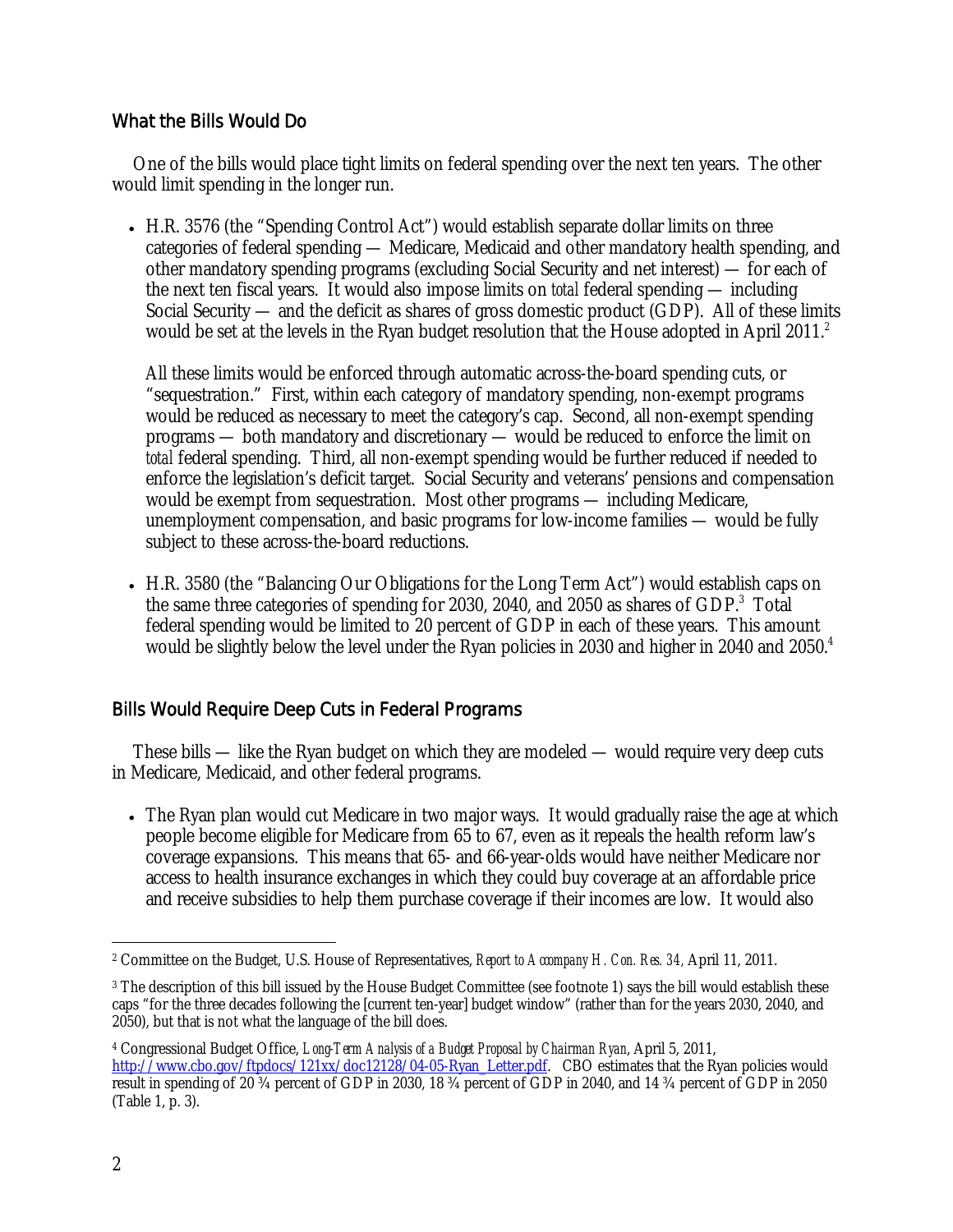replace Medicare's guaranteed benefit with a premium support contribution, or voucher, that would grow only by the general inflation rate — much more slowly than health care costs have grown in recent decades. The Congressional Budget Office (CBO) has estimated that in 2022, the first year the voucher would apply, the typical 65-year-old Medicare beneficiary's out-ofpocket health costs would more than double, from \$6,150 to \$12,500.<sup>5</sup>

- The Ryan plan would replace Medicaid with a block grant to states that would grow each year only by the sum of the inflation rate and the U.S. population growth rate, a figure that is roughly four percentage points less than Medicaid's currently projected annual growth. CBO finds that federal Medicaid funding would fall 35 percent by 2022 — and 49 percent by 2030 below the levels the federal government is now projected to provide.<sup>6</sup> States would have to impose severe cuts as a consequence. States also would have to make deep cuts in the Supplemental Nutrition Assistance Program (SNAP, formerly known as the Food Stamp Program), which the Ryan budget would convert to a block grant and cut by \$127 billion over ten years.
- Under the Ryan plan which these bills are designed to enforce all federal spending other than Medicare, Medicaid, Social Security, and interest payments on the debt would drop from 12 percent of GDP in 2010 to 6 percent in 2022 and 5 ¼ percent in 2030. These figures are extraordinary. This category includes such major federal functions as national defense, veterans benefits, law enforcement, transportation, education, and medical and scientific research. Spending for this category has averaged 11 percent of GDP over the last 30 years and, as CBO notes, "has exceeded 8 percent of GDP in every year since World War II."7 Thus, the Ryan budget envisions deep cuts across the budget.
- Overall, the Ryan plan would get nearly two-thirds of its budget cuts over the first ten years from programs that serve people of limited means, even though programs for low-income families constitute only about one-fifth of the budget. The plan of Erskine Bowles and Alan Simpson, who co-chaired the Commission on Fiscal Responsibility and Reform, established as a basic principle that deficit reduction should not increase poverty or inequality or hurt the disadvantaged. The Ryan budget turns that principle upside down.<sup>8</sup>

## Bills Contain Other Troubling Features

In addition to requiring draconian cuts in spending, these two bills have several other very troubling features.

 *Imposing arbitrary limits on federal spending and the deficit would risk tipping a faltering economy into recession, deepening recessions, and slowing economic recoveries.* Federal programs like unemployment insurance,

 $\overline{a}$ 5 Paul N. Van de Water, *Converting Medicare to Premium Support Would Likely Lead to Two-Tier Health System*, Center on Budget and Policy Priorities, September 26, 2011, http://www.cbpp.org/cms/index.cfm?fa=view&id=3589.

<sup>6</sup> CBO, p. 26.

<sup>7</sup> CBO, p. 19.

<sup>8</sup> Robert Greenstein, *Chairman Ryan Gets Nearly Two-Thirds of His Huge Budget Cuts from Programs for Lower-Income Americans*, Center on Budget and Policy Priorities, April 20, 2011, http://www.cbpp.org/cms/index.cfm?fa=view&id=3451.